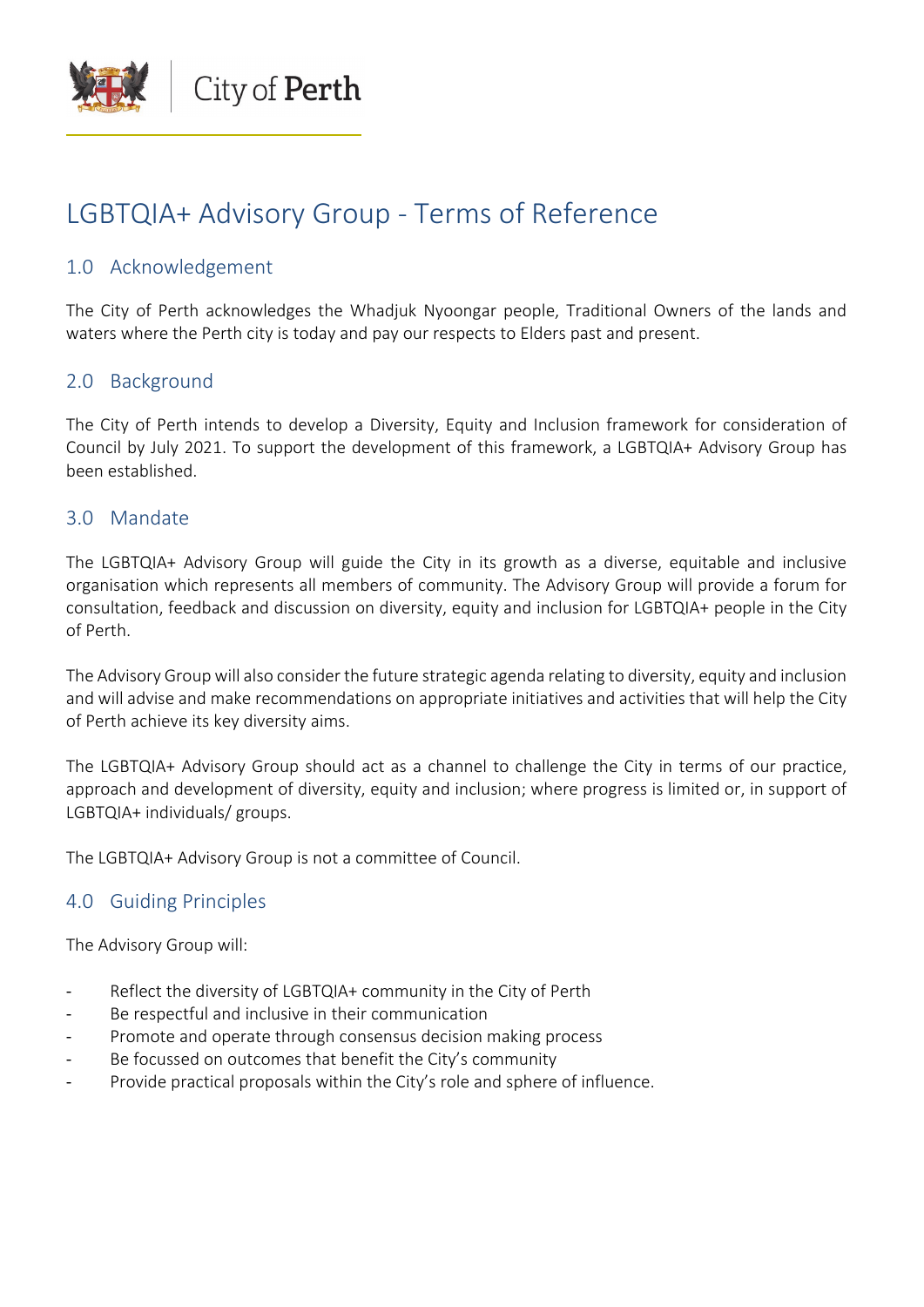## 5.0 Objectives

The objectives of the LGBTQIA+ Advisory Group are as follows:

- Engage with the City to inform the LGBTQIA+ community's priorities for the Diversity, Equity and Inclusion Framework to be presented to City of Perth Council by July 2021
- Provide support to the City to develop initiatives to be outlined in the Diversity, Equity and Inclusion Framework
- Input into a coherent and integrated approach to diversity, equity and inclusion across the City;
- Provide guidance for the City to design local responses to complex diversity, equity and inclusion considerations
- Foster a greater understanding and awareness of LGBTQIA+ diversity, equity and inclusion matters within the community through community partnerships
- Facilitate opportunities to educate and celebrate the diverse social and cultural elements that make up the City of Perth
- Engage community groups and leaders in the activities of the Advisory Group.

# 6.0 Membership

#### 6.1 Membership Composition

Membership will be a consistent of a maximum of fifteen (15) members from the LGBTQIA+ community with a minimum representation of 50% City of Perth residents. Membership will represent diversity such as, but not limited to:

- Peak bodies
- Organisations which represent a cross section of the LGBTQIA+ community and provide services to City of Perth residents
- Residents which represent a cross section of the LGBTQIA+ community
- Businesses operating in the City of Perth which represent a cross section of the LGBTQIA+ community
- Aboriginal and/or Torres Strait Islanders peoples
- People from diverse ethnic or cultural origin
- Older adults
- Youth

The membership of the Advisory Group will have equal numbers of women- and male-identified people with at least one person who identifies outside the gender binary. At least one place will be reserved for an Aboriginal or Torres Strait Islander person.

The Alliance Manager Community Services and Community Development Coordinator, or their delegates, will attend all meetings.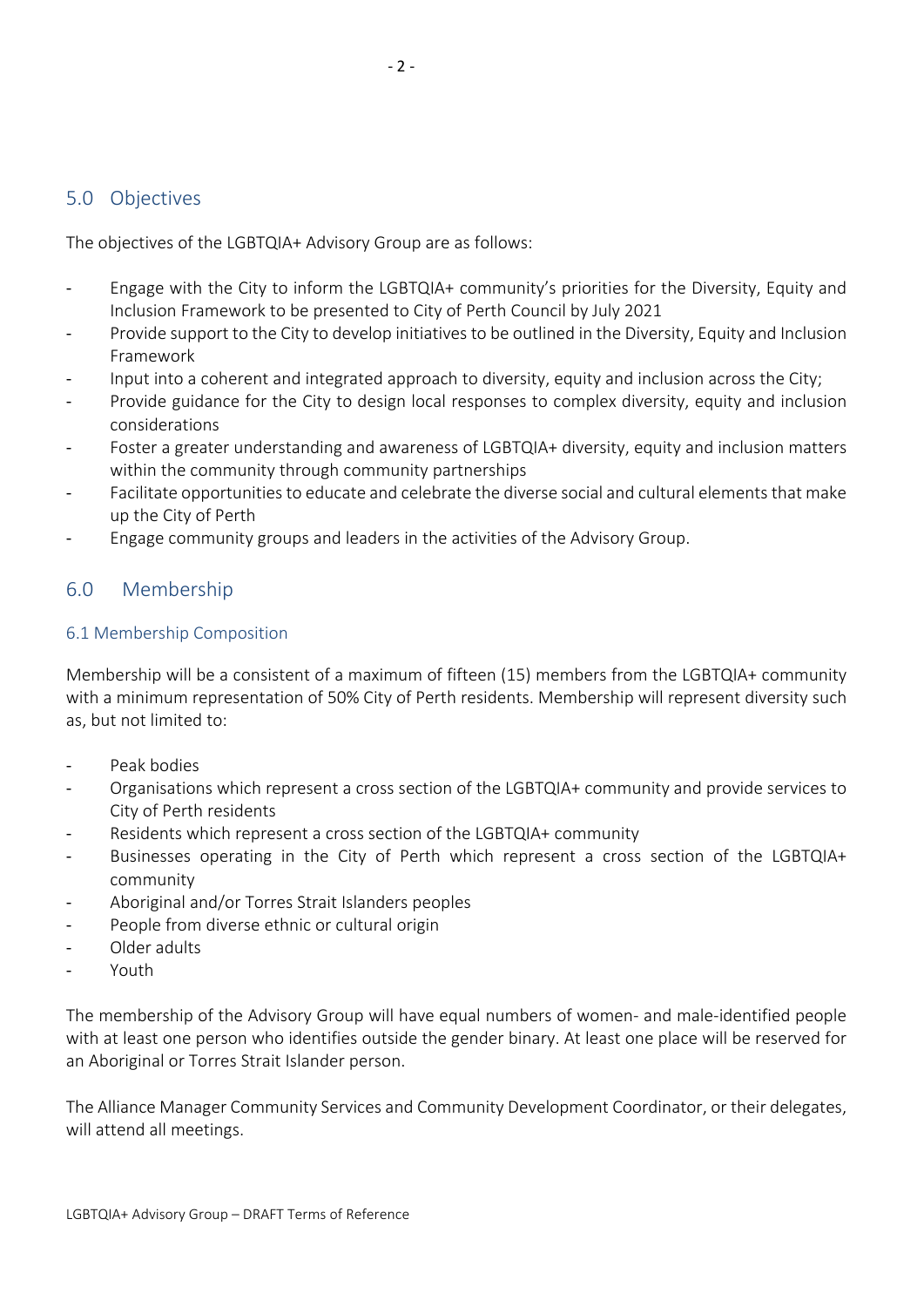#### 6.2 Member Qualifications

Members must be City of Perth residents and/or individuals who work for organisations that provide services to City of Perth residents.

The following qualifications will be considered for appointing members to the LGBTQIA+ Advisory Group:

- Experience working in teams, with community groups, boards or organisations
- Knowledge, living or lived experience with equity, diversity and inclusion matters
- Commitment as a change agent in equity, diversity and inclusion matters in the community.

Community participation is key to the success of diversity, equity and inclusion initiatives. Additional City staff and representatives of diverse groups will be invited to attend meetings as needed to provide expertise related to a specific project or technical area. Invited representatives attend meetings in an advisory capacity and do not form part of the quorum.

Broader community engagement will also be undertaken in the development of the Diversity, Equity and Inclusion framework. The Advisory Group will support and guide the City in the development of the Stakeholder Engagement Plan for this engagement.

#### 6.3 Member Appointment

The City of Perth will invite nominations to participate in the LGBTQIA+ Advisory Group by advertising vacancies for a minimum of two weeks.

At the close of the application period the City will asses the applications based on the member qualifications outlined within the LGBTQIA+ Advisory Group and required membership composition. Applicants may be interviewed as part of the process.

Appointments will be upon recommendation of the Chief Executive Officer and by resolution of Council.

#### 6.4 Term of Appointment

Members will be appointed for a two-year term or until otherwise resolved by Council.

#### 6.5 Responsibility of Advisory Group Members

The Advisory Group members are expected to;

Attend and actively participate in all LGBTQIA+ Advisory Group meetings as required:

- Contribute time, knowledge, skill and expertise to the fulfillment of the Advisory Groups responsibilities
- Understand their role, expectations and the objectives of the LGBTQIA+ Advisory Group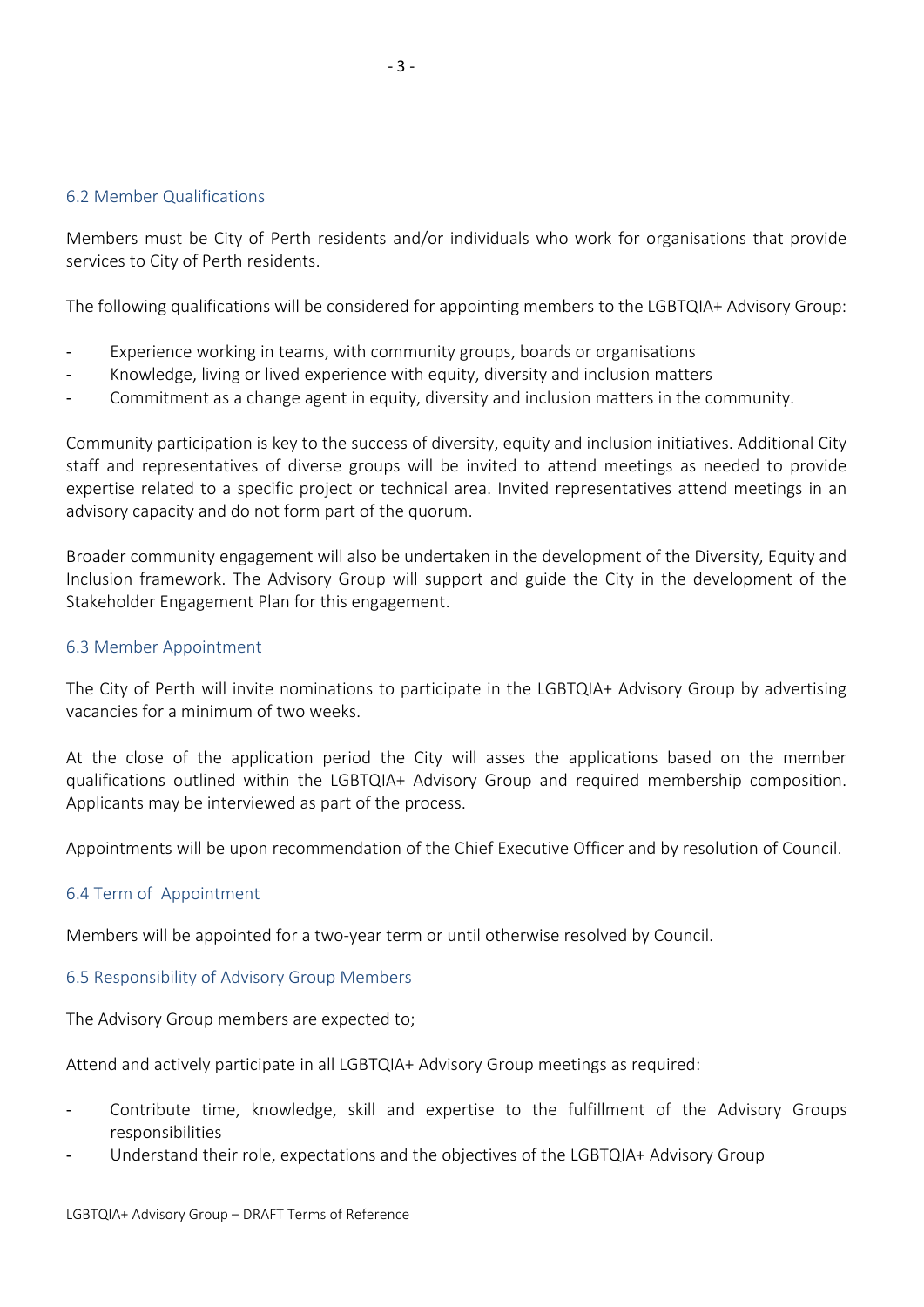- Develop and maintain a climate where mutual support, trust, respect, courtesy, teamwork, creativity and a sense of humour are valued
- Challenge ideas and not people, creating an environment of open-minds and where it is okay to disagree
- Communicate using inclusive and non-discriminatory language
- Work effectively with staff to provide excellent service to residents and customers, recognising the professional obligations of staff as an employee of the City of Perth and not intervening in administrative practices
- Respect all recommendations made by the LGBTQIA+ Advisory Group
- LGBTQIA+ Advisory Group members are to respect any confidential information discussed or exchanged at meetings.

If sub-groups are formed, they will report systematically to the LGBTQIA+ Advisory Group.

#### 6.5 Resignation of Advisory Group Members

Members who wish to resign from the Advisory Group are to submit their resignation in writing to the Chair or Co-Chairs. When a vacancy within the group is confirmed, either a nomination or Expression of Interest process will be undertaken by the City of Perth as a method of appointment for new members.

A member who fails to attend three consecutive meetings will be deemed to have resigned from the Advisory Group.

## 6.6 City Staff

Staff have three principle functions with regards to the LGBTQIA+ Advisory Group:

- Secretariat role
- Strategy development, Framework and Plan advice
- supporting staff role.

Staff will prepare the agendas in consultation with the Advisory Group Chair and distribute to Advisory Group members. Staff will take minutes of all meetings for approval at the following meeting.

# 7.0 Conduct of Business

## 7.1 Chair or Co-Chairs

A Chair will be nominated by the LGBTQIA+ Advisory Group at its inaugural meeting and thereafter on an annual basis. Alternatively, the Advisory Group may elect to replace a Chair arrangement with a Co-Chair arrangement. In which case, the following terms apply:

- The Advisory will elect two Co-Chairs on an annual basis
- The Co-Chairs of the LGBTQIA+ Advisory Group shall together convene the meetings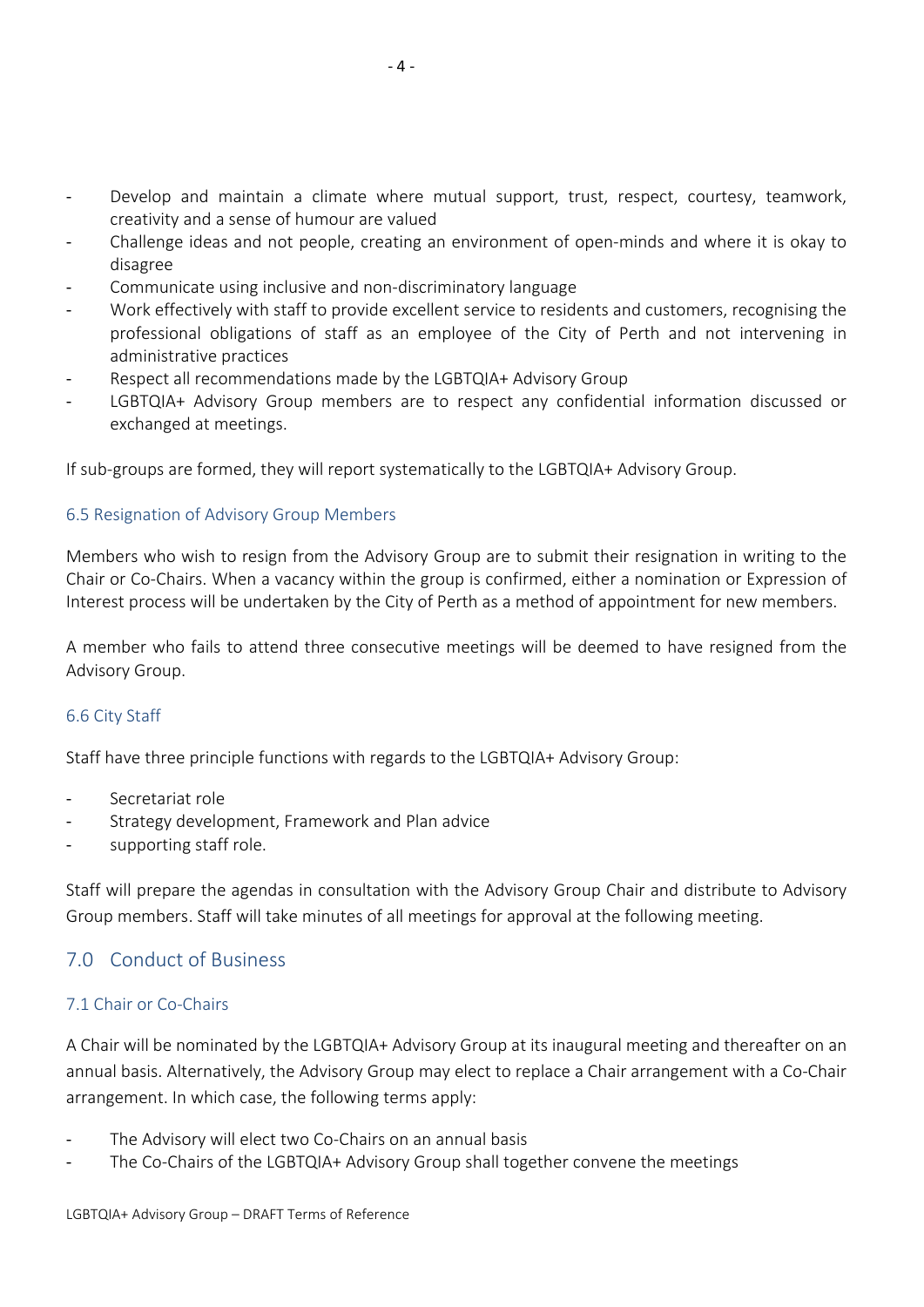- If one designated Co-Chair is not available, then the other Co-Chair will be responsible for convening and conducting that meeting
- If both Co-Chairs are unavailable then the Advisory Group members may elect an Acting Chair for that meeting.

The Chair or Co-Chairs shall preside over the conduct of the meeting, including the preservation of good order and decorum and deciding all questions relating to the orderly procedure of the meetings. The Chair or Co-Chairs will ensure that:

- meeting agendas are concise and relevant to current Advisory Group considerations
- meetings are conducted in an orderly manner and kept to the time allocated
- all members are given the opportunity to express their opinions and have them considered.

#### 7.2 Operating Procedures

Decisions will be made by consensus. If consensus cannot be reached, simple majority vote by the members present shall be followed.

Meeting agendas will be available to members a minimum of one week prior to the upcoming meeting. Meeting agenda's will be posted on the City of Perth's website.

Meeting Summary Notes shall briefly outline the substance of each of the items listed on the agenda, including actions taken and recommendations. Minutes will be approved by the Advisory Group at the next meeting.

#### 7.3 Quorum

Quorum shall be a simple majority of the total existing Advisory Group members, including any vacancies. In the case that quorum is not met Advisory Group members can continue the meeting, but no recommendations will be enacted until quorum is met.

#### 7.4 Media and Communications

All media contact shall be made through the City of Perth Corporate Communications Team.

The actions and recommendations of the LGBTQIA+ Advisory Group are subject to the policies and administrative practices of the City, including provisions pertaining to the use of the corporate logo(s), letterhead, website, information pamphlets, media advertisements and the like.

If a member of the LGBTQIA+ Advisory Group wishes to communicate to Council, City staff or the public, they shall be expected to provide a disclaimer stating that "the opinions reflected by the member are their own personal comments and are not endorsed by or representative of the LGBTQIA+ Advisory Group.